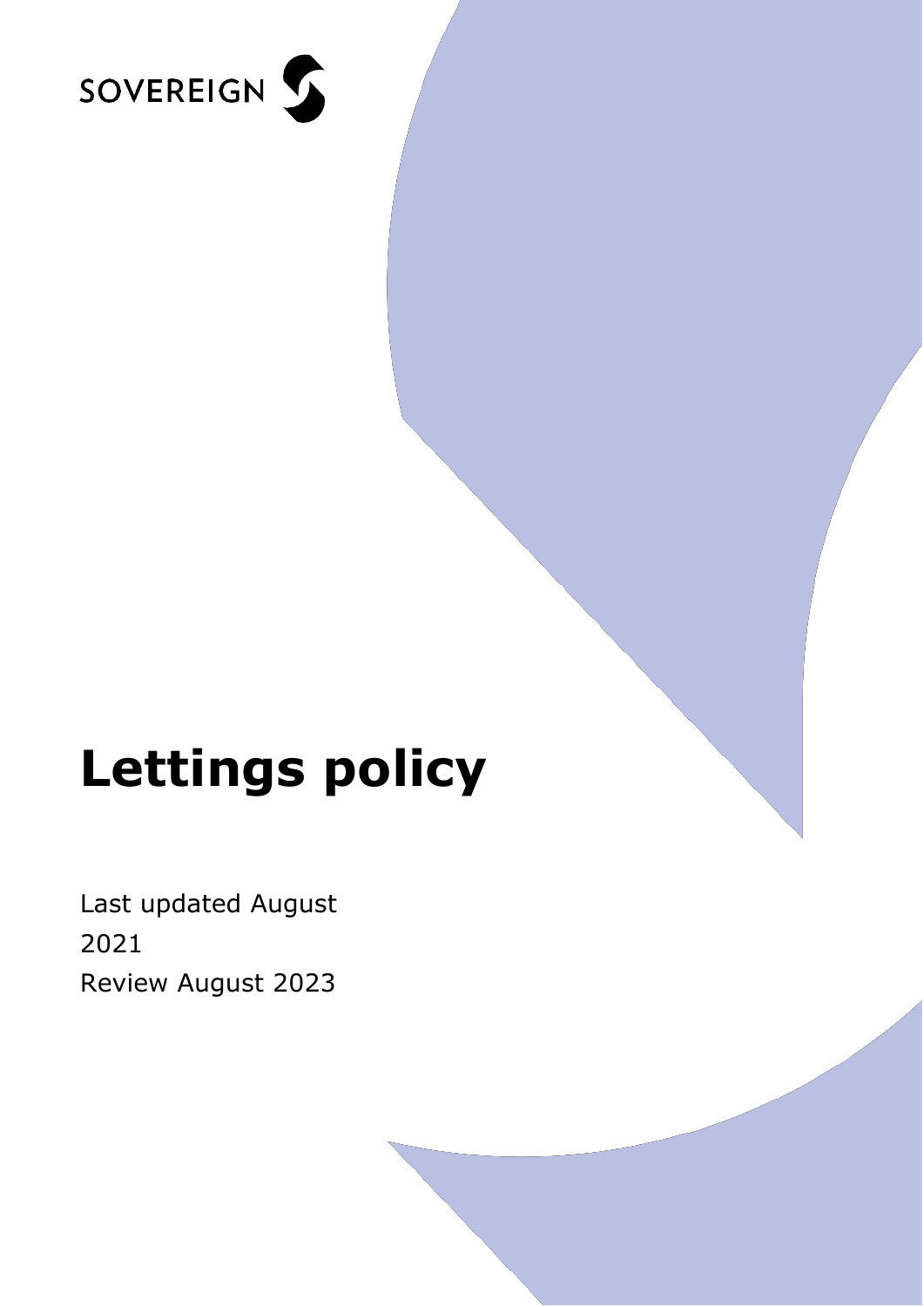

## **Lettings policy**

#### **Why we have this policy**

We provide good quality affordable homes to people in need, in communities where people want to live.

We take into account the needs and aspirations of existing and potential residents and offer a range of housing products to meet their requirements.

We aim to let our homes in a fair, transparent and efficient way.

We work closely with local authorities and contribute to supporting them to meet their strategic housing needs.

This policy sets out how we will let our social rent and Affordable Rent homes. It doesn't include key worker, market rent, intermediate rent, shared ownership, leasehold or garages.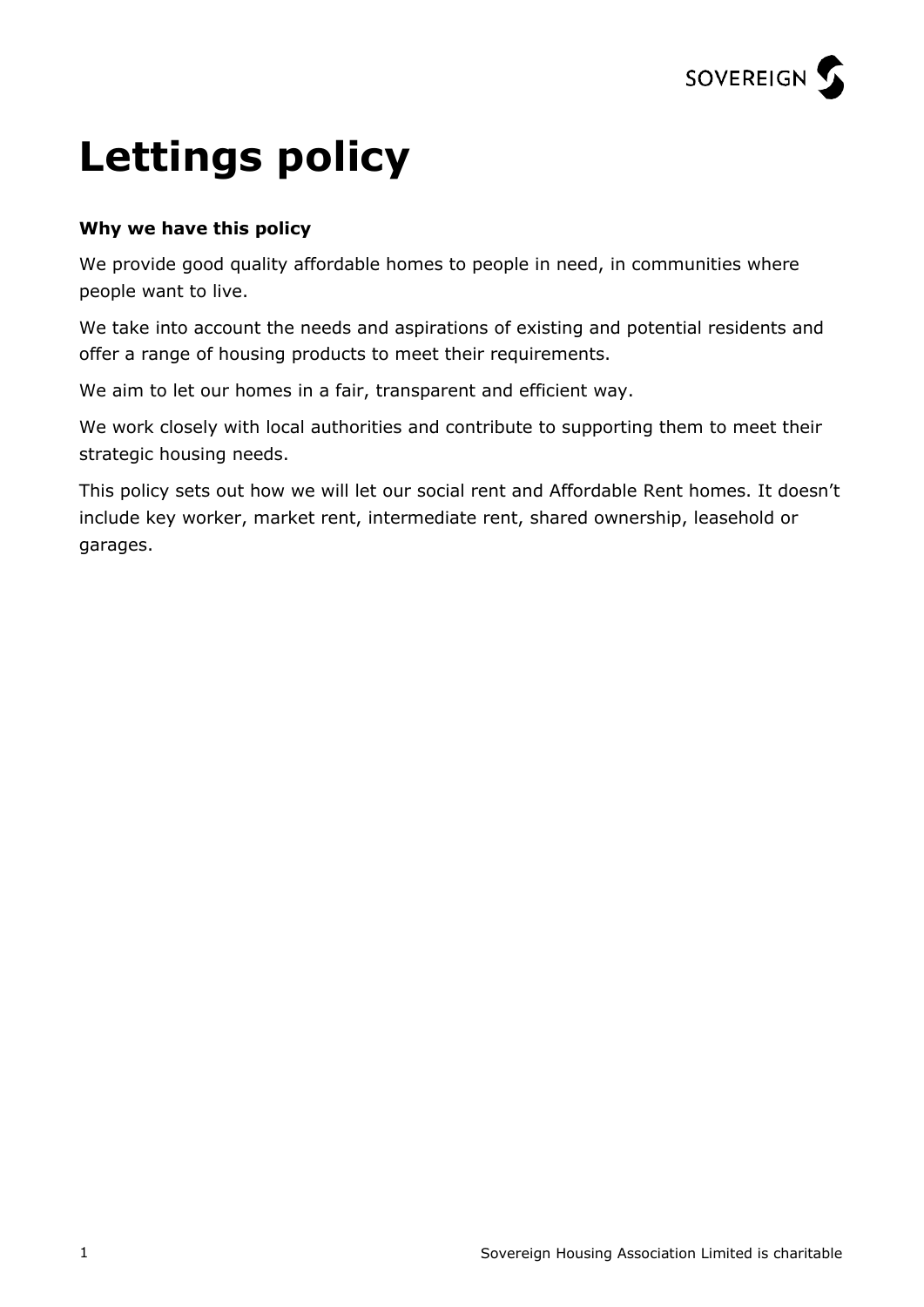

### **Our approach to letting homes**

When lettings our homes, we aim to make our process as efficient and as easy as possible for our customers to follow.

We operate a digital first approach and will encourage those customers who can self-serve to follow this approach and complete forms, supply documents, access information and sign forms digitally via our online platform.

We will provide more support where needed and tailor our approach to meet the needs of the customer.

When letting our homes, we aim to:

- Maximise the use of our nomination agreements to make the best use of our homes.
- Let our homes as quickly as possible to avoid loss of rent, vandalism or squatting, choosing the most appropriate advertising channel to do so.
- Give priority to Sovereign residents who we've asked to move because their home is being disposed of or redeveloped.
- Encourage, support and prioritise our existing residents to move to smaller homes if their current one is larger than they need or can afford.
- Support residents to move to an alternative property for social, medical or welfare reasons.
- Enable mutual exchanges and provide free subscription for all existing residents to a national home swap service.
- Offer suitable alternative accommodation if a resident has succeeded to a home larger than they need.
- Work with other organisations to offer a wide range of housing options to residents considering a move.
- Aim to match adapted homes to residents in need of the adaptations.
- Work with local authorities and other stakeholders to develop local lettings plans (LLPs) to improve access to housing and create sustainable communities.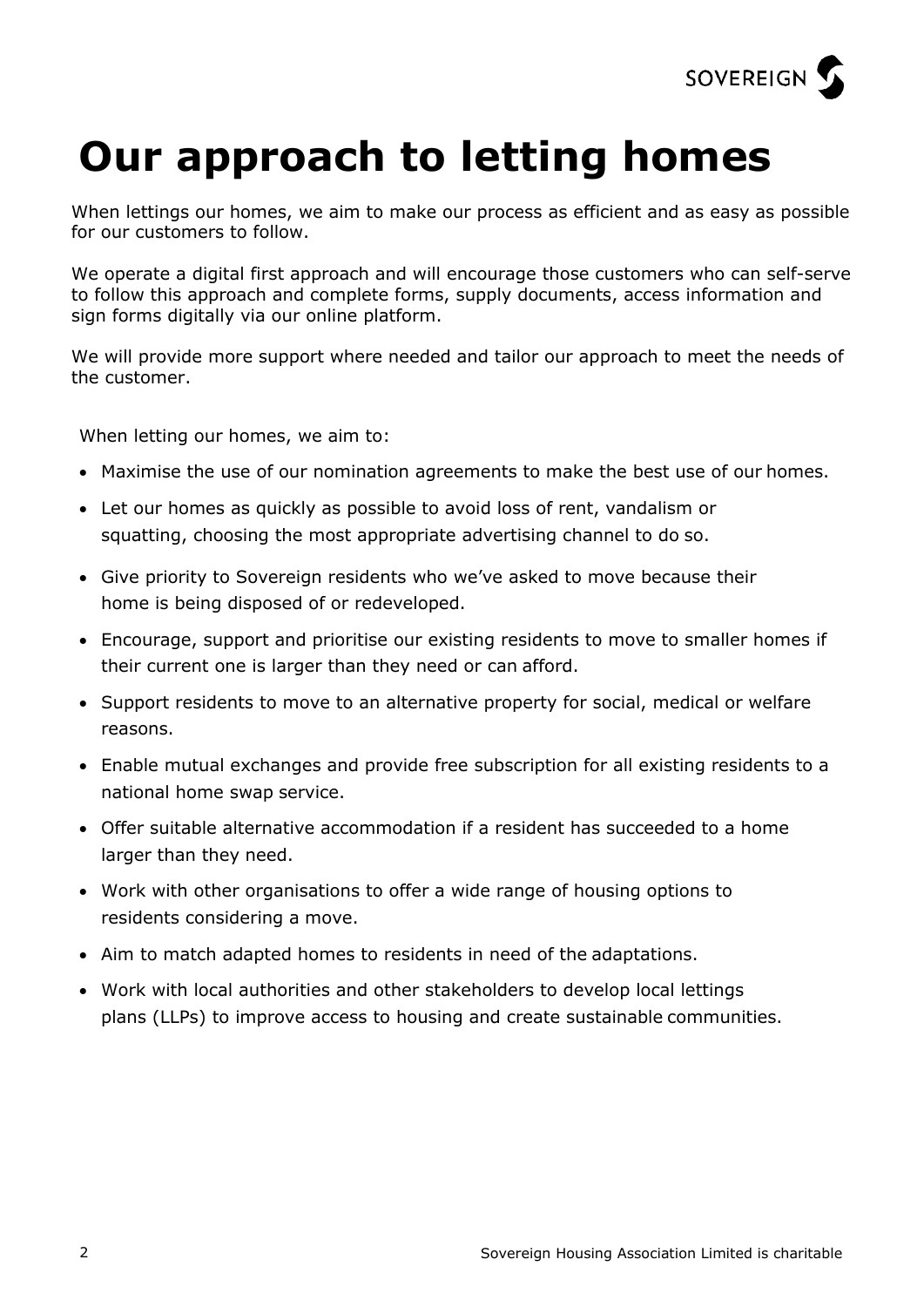

### **Advertising and seeking nominations**

We will:

- Advertise and let the majority of our homes to people who have bid via Choice Based Lettings or been nominated by local authorities and other statutory agencies.
- Choose the most appropriate advertising channel to let our homes where we have nomination rights.
- Let our homes in line with the Town and Country Planning Act and clearly advertise any Section 106 requirements.
- Offer housing for older people to those who have reached the set minimum age for a particular scheme or who have a disability or support need.
- Consider offering a home to young people aged 16-17 years. If an offer is made, we will issue a Deed of Trust and require a suitable trustee until the young person reaches 18 years of age.

#### **Employees and relatives**

We will:

• Only let a home to an employee or their relatives, and Board members or their relatives, in line with Sovereign's Conflict and Declaration of Interest Policy.

#### **Existing Sovereign residents**

We will:

- Support transfer requests if the rent account is up to date and no other debt is owed to us, the home meets our Empty Home Standard at the time of the move and no other tenancy conditions have been broken.
- Where we manage an internal transfer list, provide support and guidance to residents who want to apply.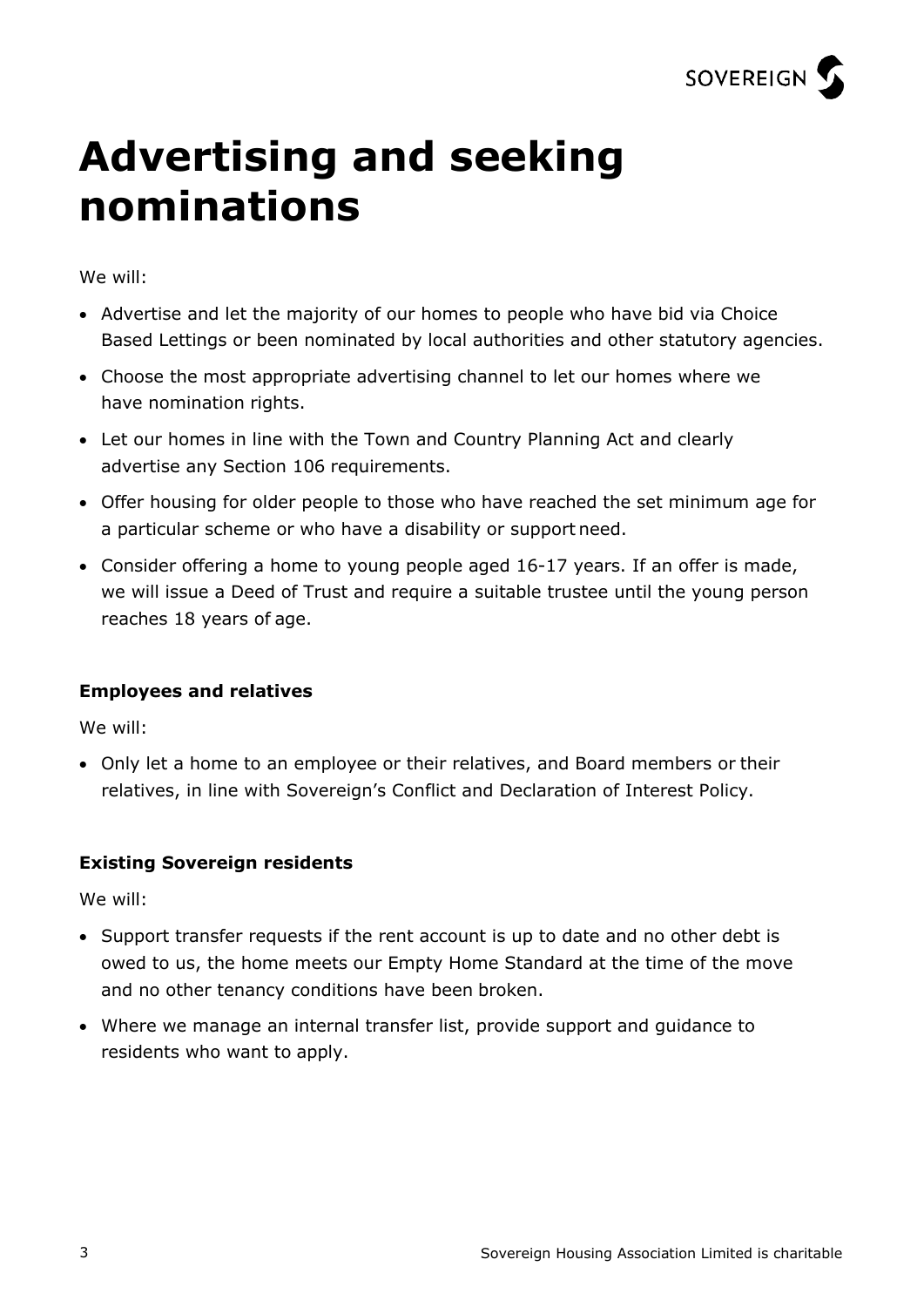

#### **Points to note**

In exceptional circumstances, we may agree lettings that are outside the normal lettings process. This will be at the discretion of an operational director and the reasons for the decision recorded.

We have clear criteria around the size of home we will offer each type of household, for example a single person, a couple or a family. For more information see appendix to this policy: 'Bedroom Entitlement'.

We reserve the right to refuse an application. We have clear grounds for refusal. For more information see appendix to this policy: 'Lettings Grounds for Refusal'.

#### **Reviews**

If a resident feels we haven't kept to our Lettings Policy, they can ask us to review our decision.

A manager will carry out this review and we'll only do this once.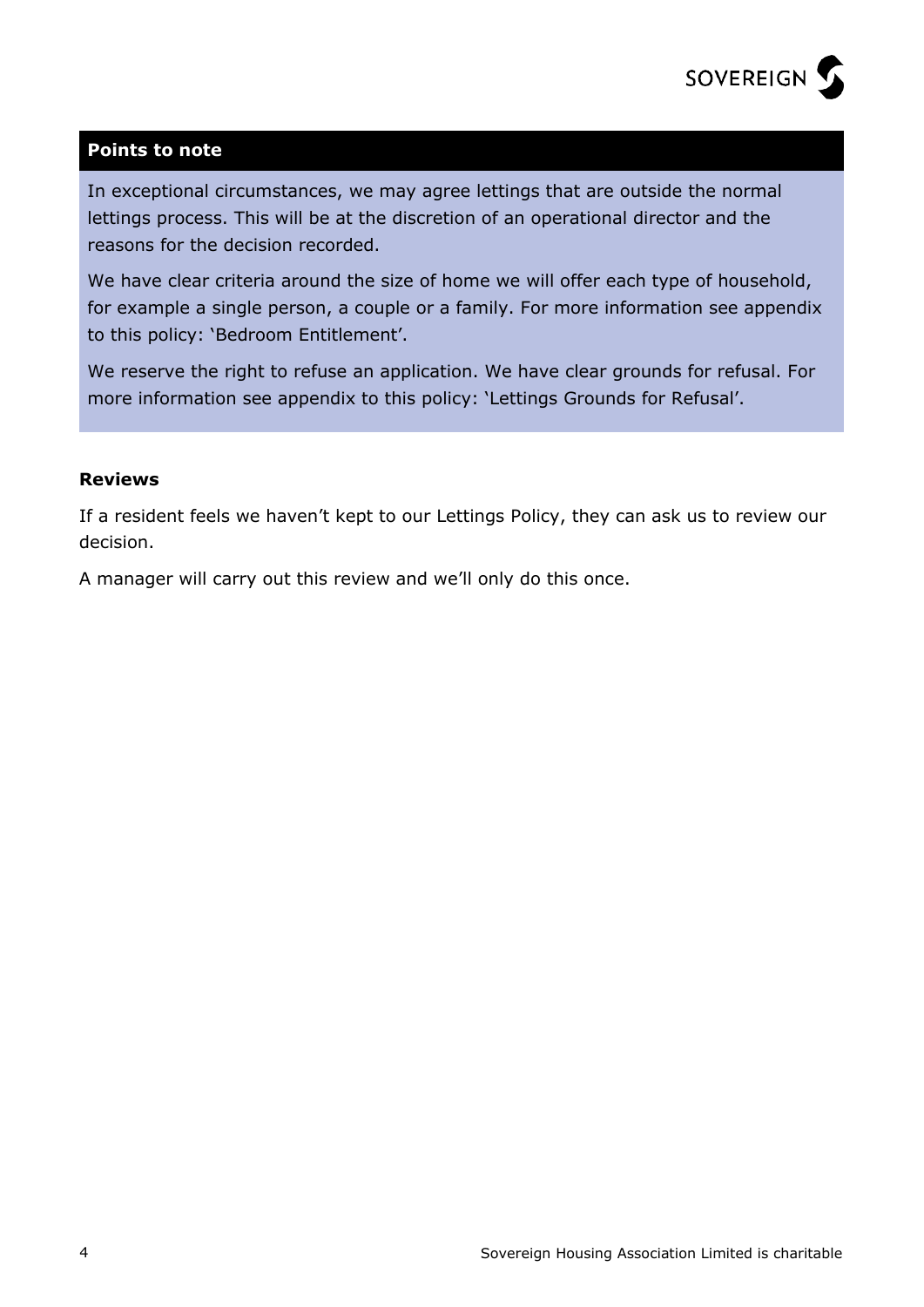

### **Offering a tenancy**

Before we make an offer of a tenancy, we will do the following things.

- Collect applicant and financial information to allow us to assess the needs of the whole household and check they can afford to pay the rent and living costs for the home.
- Make sure the home is suitable for them and the household meets our lettings criteria, including affordability.
- Provide an opportunity to view the home, this may be a virtual viewing, which will include photographs, a video walkthrough and room measurements before expecting an applicant to accept our offer.
- Ask for proof and verify the identification of all applicants, preferably photographic ID such as a passport or driving license.
- Take and keep a photograph of new residents. This will be used to tackle tenancy fraud and make sure our homes continue to be lived in by the people named on the tenancy agreement.
- Make sure every home is let in a safe, clean condition and meets our Empty Home Standard.
- Offer tenancies in line with our Tenancy Policy.
- Explain the rights and responsibilities of being a Sovereign resident.
- Require an advance payment of rent in line with the rent terms within the tenancy agreement.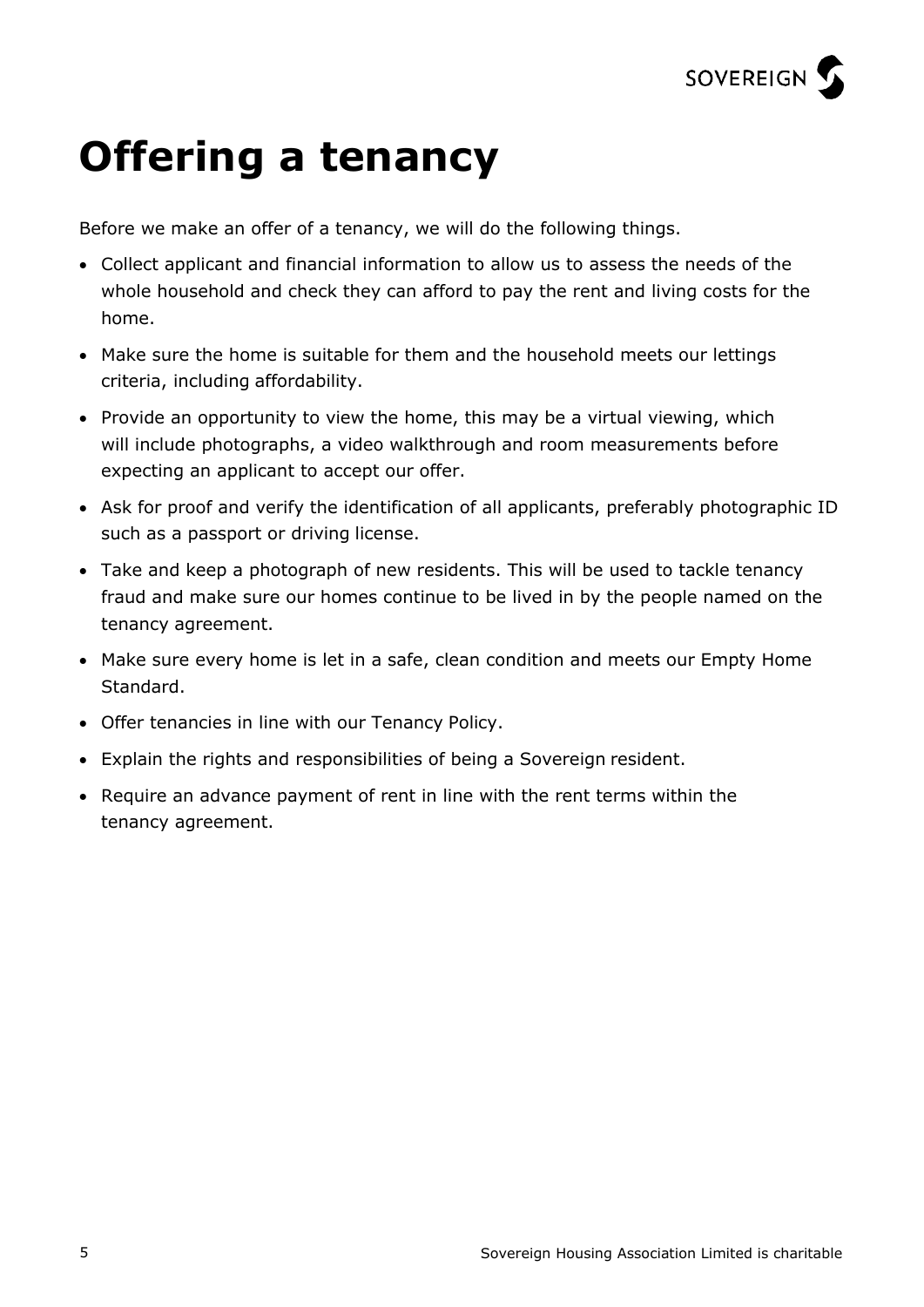

### **Advice and support**

We will:

- Provide applicants for our homes with advice and guidance on accessing housing, including support with the application and bidding process when needed.
- Provide detailed information on becoming a Sovereign resident and holding a tenancy with us, the services we offer and the support available.
- Offer translation services to applicants who do not speak English as their first language and others who have difficulties with written English.
- Work closely with applicants and partner agencies to identify any vulnerability or support needs and ensure support packages are in place.